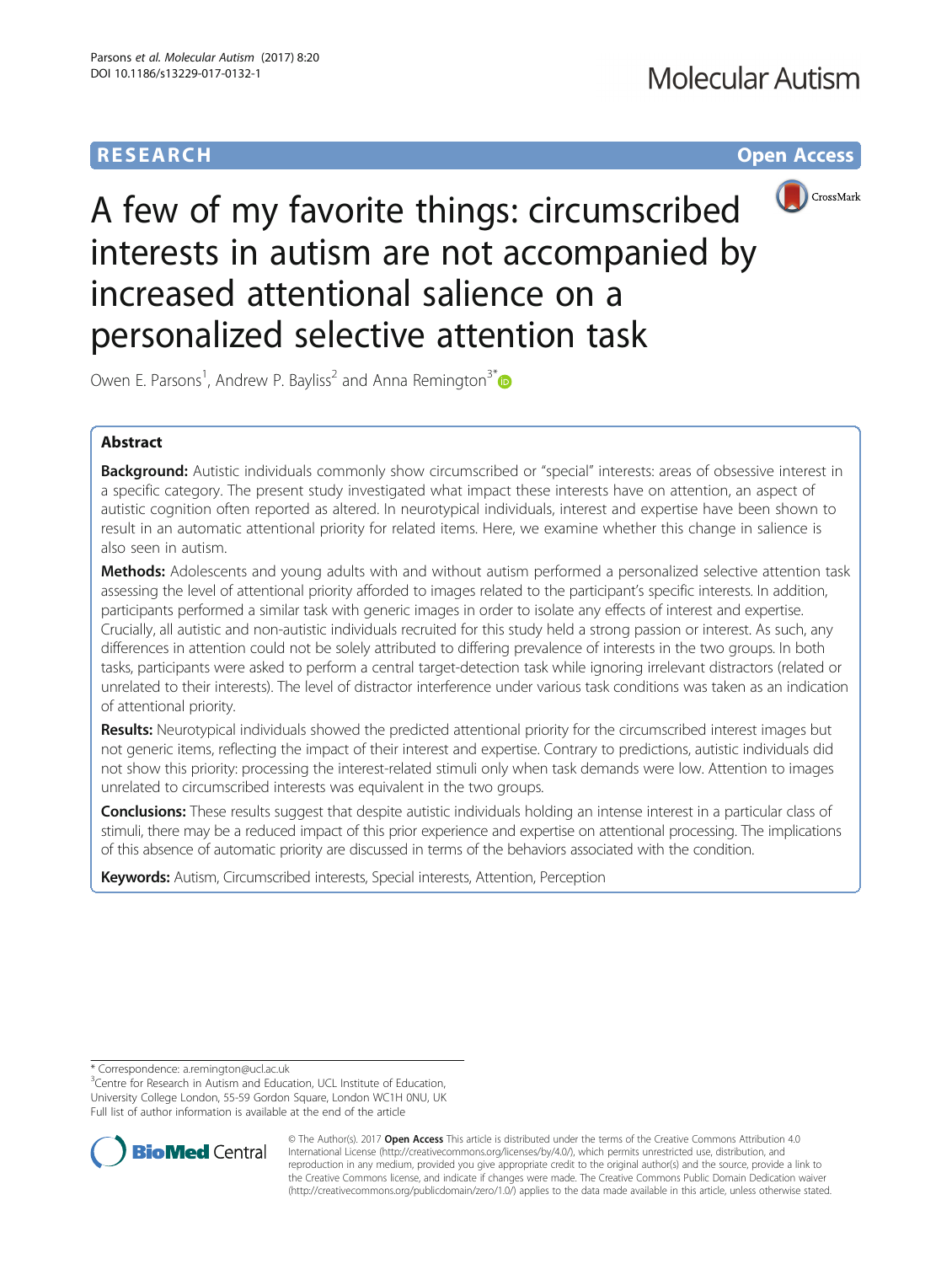## Background

An intriguing feature of autism is the presence of areas of intense interest in the vast majority of individuals with the condition. Here, we examine how these interests are reflected in autistic individuals' perceptual processes, and what implications this has for our understanding of autistic cognition.

Autism is a developmental condition thought to affect around 1% of the UK population [[1, 2\]](#page-10-0). While the severity and symptom profile can vary across individuals, autism is clinically defined by deficits in social communication and interaction, as well as the presence of restricted, repetitive behavior, interests or activities (RRB) [[3\]](#page-10-0). The latter comprises aspects such as stereotyped or repetitive movements and speech, insistence on sameness and altered sensory sensitivities. While these symptoms can be as problematic for autistic individuals as the better-known social features of the condition [\[4](#page-10-0)], RRBs can also manifest themselves as strong passions or specific talents [[5](#page-10-0)–[7](#page-10-0)]. Referred to as circumscribed—or special—interests, these passions generally involve an intense level of interest in a narrow topic [[8](#page-10-0)].

The evidence also points toward regular themes within the topics of interest of individuals with ASD. Topics of interests in autism tend to fall in non-social domains and focus on science and technology-related topics, which are not so popular among the typically developed population. Examples include memorizing historical dates and the periodic table and understanding how mechanisms work [[9\]](#page-10-0). Individuals with autism show a strong tendency to read thoroughly around such topics, and often focus on rote memorization of facts relating to their circumscribed interest [\[10\]](#page-10-0).

The proportion of individuals with autism that possess a circumscribed interest is thought to be very high, with research suggesting that 75% of children and 88% of adolescents report a circumscribed interest or passion [[11\]](#page-10-0). Despite their prevalence, circumscribed interests are rarely investigated: there is a disproportionally low volume of published research in the area in contrast to the other aspects of RRBs in autism. A search on PubMed, for example, reveals 36 items for "autism" and "circumscribed interests" versus over 550 for "autism" and "repetitive behaviors". The disparity in volume of research on circumscribed interests compared with other areas is particularly striking when one considers the potential impact of special interests in educational and clinical environments. Anecdotal evidence from the autism community suggests that personal identity is often anchored in these interests and provides a focus for social interaction with caregivers and others. It has been suggested that special interests can be used as a reward to improve challenging behavior [\[12](#page-10-0), [13\]](#page-10-0) and also to increase social engagement with peers [\[14](#page-10-0), [15](#page-10-0)]. Further,

circumscribed interests have been successfully incorporated into cognitive behavioral therapies used to treat anxiety in children with autism [[16](#page-10-0), [17](#page-10-0)]. Conversely, circumscribed interests have been associated with disruption to schoolwork and social function [\[18, 19\]](#page-10-0). While it is not yet clear whether circumscribed interests should be regarded as a helpful or disruptive trait [\[20](#page-10-0)], their prevalence in autism suggests that they might offer an insight into autistic cognition. To that end, the present study explored the relationship between circumscribed interests and attention and perception in the condition. Specifically, we examined the impact of these interests on selective attention, a cognitive process widely reported to be atypical in autism.

Selective attention, the process by which people are able to attend and react to certain stimuli while ignoring others [\[21\]](#page-10-0), is a core component of our ability to complete everyday tasks such as navigating through a crowd or holding a conversation. Whether or not a specific item is processed depends on its salience within the environment. This salience can be dictated by either top-down or bottom-up factors [[22](#page-10-0)]. Bottom-up factors (generally innate and universal) refer to the extent to which a stimulus "pops out" from its surroundings, due to differences in low-level features such as color or shape [[23](#page-11-0)]. For example, a red poppy in a green field of grass will have salience due to its contrasting color. On the other hand, top-down factors vary from person to person, tend to be more goal-directed, and increase the salience of stimuli that are relevant to one's state or experiences [[24](#page-11-0)]. An individual with a passion for bird watching might have his or her attention drawn toward a particular species of bird in a tree, while others would pay little attention to it. While bottom-up factors are generally innate and universal, top-down factors vary significantly from person to person and so an individual's personal interests will influence perception in a top-down manner. One universal top-down influence in neurotypical individuals is the tendency to show a strong preference for social stimuli: with face stimuli being afforded attentional priority over other items. This attentional bias has been found in newborns [[25\]](#page-11-0) and continues throughout life.

Indeed, there appear to be neural regions dedicated to the processing of social stimuli (e.g., faces), with a large body of research revealing that the fusiform gyrus (FG) is strongly implemented in a range of face processing tasks [\[26](#page-11-0)–[29\]](#page-11-0). In addition, it has been suggested that these areas can be recruited in response to expertise in other categories [\[30\]](#page-11-0), with increased activation seen after the acquisition of expertise with novel objects [\[31](#page-11-0)]. Similarly, car experts showed higher activation in the right fusiform face area and occipital face area when exposed to pictures of cars, compared to pictures of birds, and bird experts showed the reverse effect [[32\]](#page-11-0).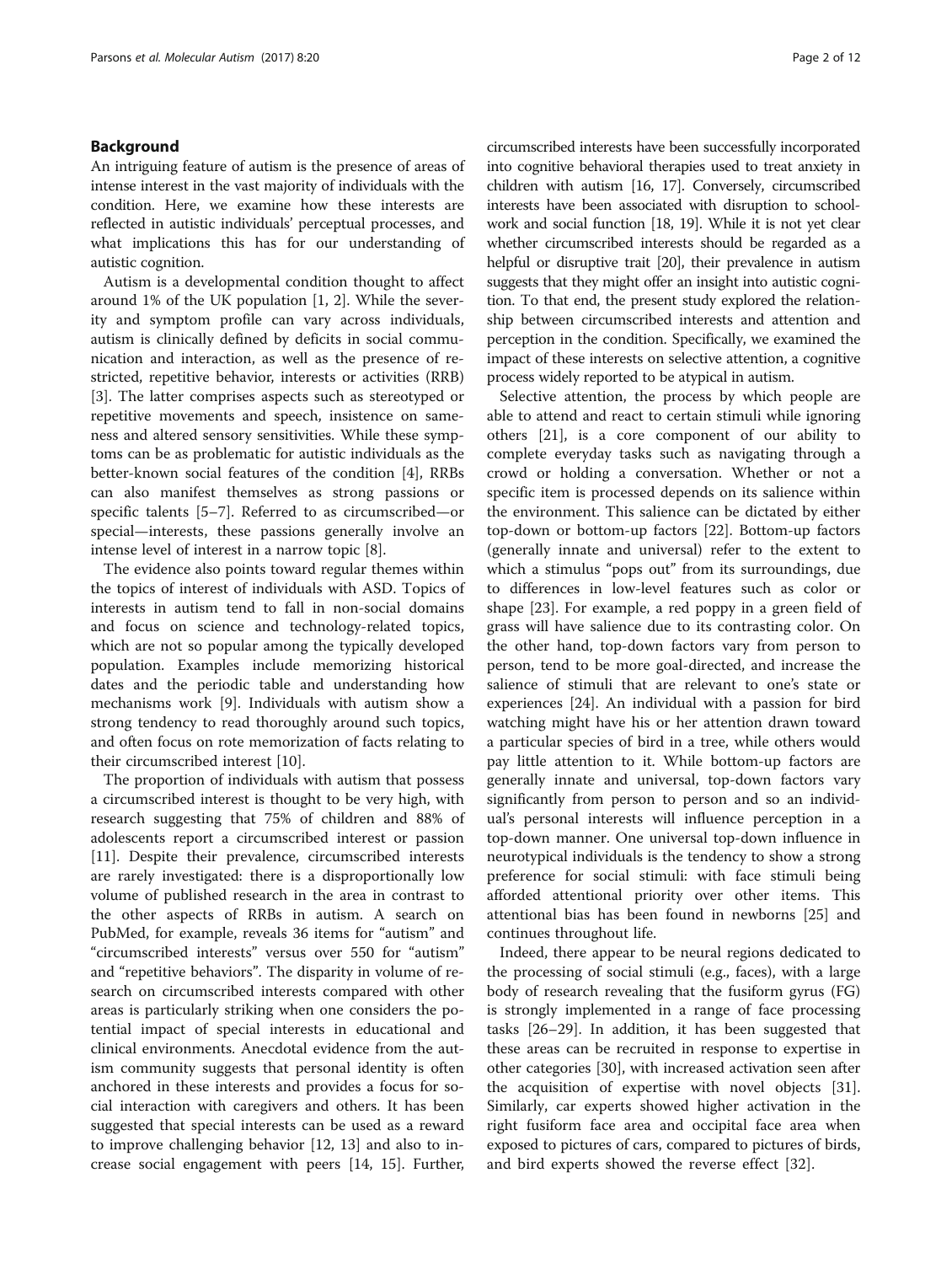This may have implications for autism. While an attentional bias toward faces has been robustly found in the neurotypical population, these effects do not appear to be present in autism. Individuals with autism have been shown to display a reduced preference for faces over objects [[33, 34](#page-11-0)] as well as reduced activity in the FG during exposure to faces [[35\]](#page-11-0) and no automatic priority for attention [[36\]](#page-11-0). The apparent absence of this specialization for social items raises two hypotheses: (1) the lack of social specialization in autism reflects the reduced interest in social items, while the expertise in circumscribed interest topics would lead to specialization and activations in the FG, or (2) there is reduced/absent specialization in response to any class of item (related or unrelated to personal interests). Lending initial support for the former hypothesis, a case study of an individual with autism found increased activity in the FG when presented with images of "Digimon" cartoon characters—his special interest—but not when shown human faces [[37\]](#page-11-0). Likewise, recent work with a group of autistic and non-autistic participants—both with interests—has shown more robust responses to interests in the FG for the autistic individuals [[38\]](#page-11-0)).

On a behavioral level, one way to explore the alternative hypotheses is to examine whether items related to circumscribed interests show automatic top-down priority for attention over other objects—similar to the way in which faces capture attention in typical individuals. Here, we use the Load Theory of Attention and Cognitive Control [[39, 40\]](#page-11-0) to investigate this. Load Theory asserts that the degree to which task-irrelevant stimuli are processed is determined by the perceptual load of a task (the amount of potentially task-relevant information). When perceptual load is high, exhausting processing capacity, irrelevant stimuli are ignored. Conversely, when perceptual load is low, spare processing capacity remains, and this spills over resulting in additional irrelevant processing. The level of interference of task irrelevant stimuli and distractors decreases with increasing perceptual load of the central task (e.g., [\[41](#page-11-0)–[43](#page-11-0)]). However, this modulation of attention by load is not seen for social stimuli or stimuli related to areas of expertise—both of which appear to capture attention irrespective of load level. When human faces were presented as distractors, offset from a central target categorization task, their interference effect remained constant—despite increasing perceptual load (additional non-target elements) in the central task [[44\]](#page-11-0). This result supports previous findings that human faces have a special saliency and are processed in an automatic and mandatory fashion [\[26](#page-11-0), [45](#page-11-0)]. Similarly, in expert musicians, irrelevant pictures of musical instruments were processed irrespective of load level [\[46\]](#page-11-0). This pattern was not seen in non-musicians, suggesting that salience

is modified by expertise. As such, this framework can be used to establish the relative salience of a class of stimuli for each individual participant.

We have recently used this paradigm to examine whether the same pattern of results is seen when autistic individuals perform a task that involves social distractor images. Results indicated that the autistic adults processed the face distractors in conditions of low load but that this interference effect was eliminated under high load. Unlike in neurotypical adults, there seemed to be no "special salience" for the social items: those in the autism group were able to ignore the irrelevant face stimuli at higher levels of perceptual load while the nonautistic controls remained distracted by them. On the corresponding non-social task, the two groups performed similarly: the distractor interference effect decreased as load increased [[36\]](#page-11-0). The pattern observed for items related to circumscribed interests in autism may offer a resolution to the two opposing hypothesis outlined above. Given the high level of expertise, it seemed likely that circumscribed interest items would show an automatic priority for attention in autistic individuals. However, if no such priority is seen, it may suggest an absence of specialization to any class of stimuli based on interest and expertise.

Previous literature on attention to circumscribed interests in autism is scarce. The few existing studies have tended to employ preferential looking paradigms (using eye-tracking techniques). Sasson and colleagues carried out a series of studies that used a passive-viewing paradigm to assess patterns of attention to non-social stimuli using a mix of objects either related (e.g., trains, planes, automobiles, etc.) or unrelated (e.g., plants) to typical circumscribed interest topics in autism. Autistic children showed a higher degree of exploration and fixation [[47](#page-11-0)] and increased self-reported preference (compared to non-autistic controls) [[48\]](#page-11-0) for the items related to typical circumscribed interests. When faces were presented alongside non-social stimuli, the autism group showed typical attention to faces when non-social items were not connected to their interests but showed significantly lower attention to faces when they were presented alongside objects of interest [[49\]](#page-11-0).

Using a generalized stimulus set based on common categories of interest, these studies offer preliminary evidence that objects of interest have a special salience in autism. Yet, despite having similar themes, we would expect there to be a large amount of heterogeneity in the interests of the autism group. Therefore, while these tasks may be able to detect overall group differences, it is likely that some of the autism group will not possess a genuine interest in the stimuli, leading to unnecessary variance in the data and reduced validity of the task. Secondly, as a disproportionately high number of autistic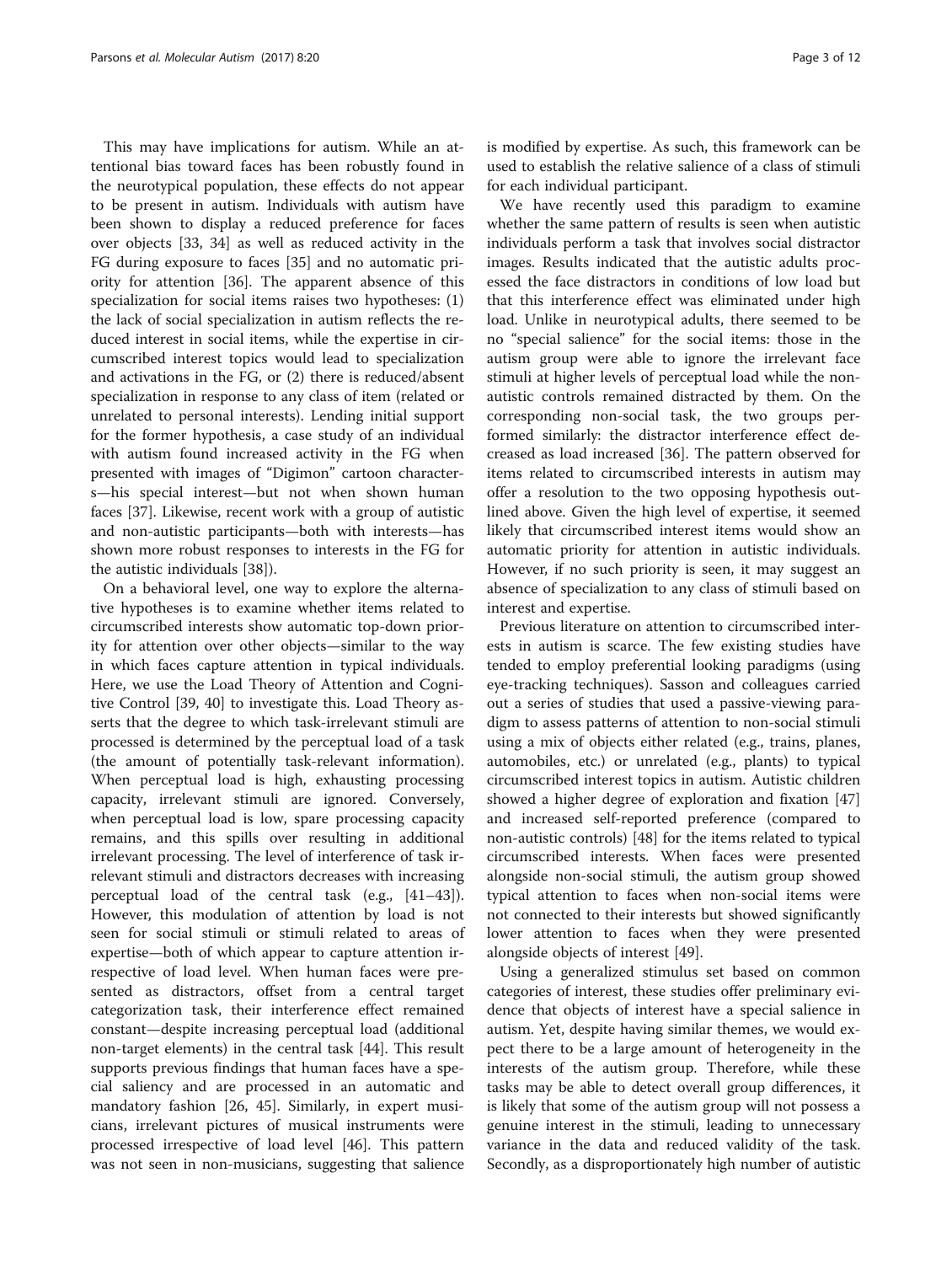individuals have strong interests in comparison to the neurotypical population, the effects found could in part be attributed to group differences in interest strength or presence of any strong interest as opposed to being attentional differences unique to autism.

In the present study, we have developed a personalized task that allows the systematic investigation of attentional priority for each participant. Furthermore, we have included a comparison group that was comprised of neurotypical individuals with interests and passions. In addition, by using the Load Theory paradigm, we can specifically look at whether individuals are able to ignore stimuli related to their circumscribed interest when they have been explicitly instructed not to attend to them. In such tasks, neurotypical participants have been shown to automatically prioritize items related to their interests and expertise, even at the expense of central-task performance. These tasks have not yet been conducted with autistic individuals and are distinct from the free-viewing paradigms used previously to investigate circumscribed interests, which have only assessed preference for high interest items in the absence of task demands. We predicted that, given all participants had a passion/interest, both groups would show processing of distractor images related to their interests under all levels of load. This would be in contrast to the processing of generic images, which would only be seen under low load conditions.

A greater understanding of the attentional priority given to circumscribed interests will offer insight into attentional specialization in autism. Further, awareness of exactly how circumscribed interests draw attention in autism may allow them to be more effectively integrated into behavioral and educational interventions.

## **Methods**

Two experiments were carried out to assess whether objects related to participants' interests hold a different salience to generic objects. This was done by measuring the interference of both classes of stimuli on a selective attention task.

#### Experimental stimuli

Stimuli were presented using the OpenSesame software package [[50\]](#page-11-0) on a 15" Dell laptop. Participants were positioned with a 60 cm viewing distance from the screen. An external keyboard was used to record button responses. During each trial, a target word was presented in the center of the screen. In experiment 1, individualized circumscribed interest words and distractor images were used. These were related to each participant's individual interest (e.g., car manufacturer vs. motorbike manufacturer for an automobile enthusiast). No social items (faces) were included in the distractor images, to

ensure that the results would not be confounded by social priority for attention in the non-autistic participants. For example, when the interest was Harry Potter the stimuli were Hogwarts School house logos, items of clothing, wands, etc. In experiment 2, the names of stringed or wind instruments and an associated image set (Wind: clarinet, horn, saxophone, trombone, trumpet, tuba; Stringed: banjo, bass, cello, guitar, harp, violin) were used.

Participants were required to classify the word into one of two categories. A set of six words from each category was used throughout the task. The perceptual load of the task was varied by presenting additional nonwords above and below the target word. There were four levels of load: target word presented alone (set size 1), target word and one non-word (set size 2), target word and three non-words (set size 4) or target word and five non-words (set size 6). All text was presented in size 23 sans-serif text in black against a gray background. In addition to the word lists, corresponding distractor images (in color) were also present in every trial. During each trial, a distractor image measuring  $4.1^\circ \times 3.3^\circ$  visual angles appeared alongside the word list. Distractor images were presented to the left or right of the word lists, 5° from the center of the screen (see Fig. 1). These images were either congruent (from the same category as the target word) or incongruent (alternative category to the target word). The task was split into eight blocks (two of each set size) of 32 trials. All trials were separated by the presentations of a

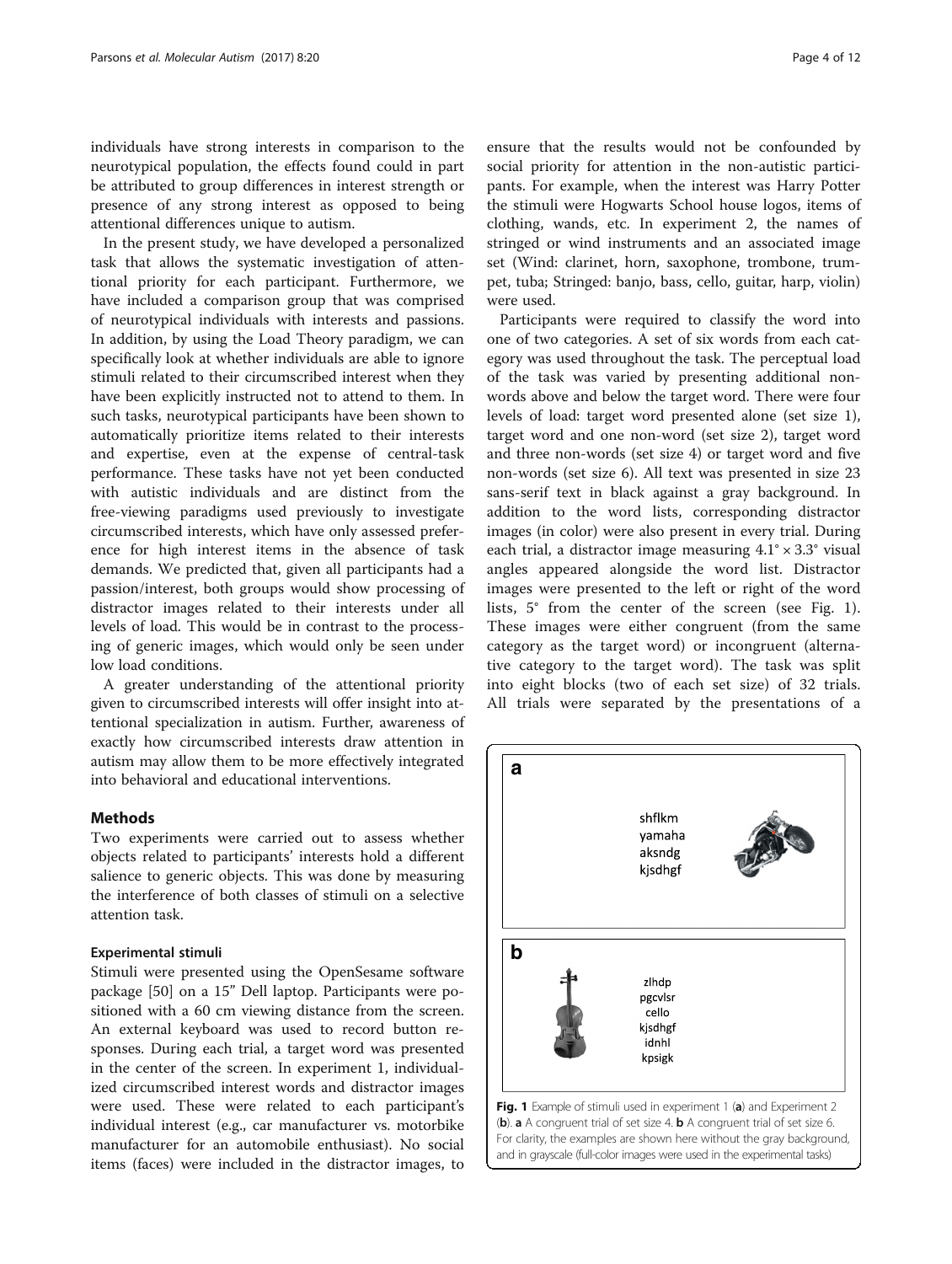central fixation cross for 500 ms. Condition presentation order, target position within the word list, and distractor condition were all counterbalanced. Response time (RT) and accuracy on each trial were recorded automatically by the OpenSesame software package. Though an indirect measure, previous research suggests that RT aligns with more explicit attention measures (e.g., awareness reports [\[51](#page-11-0)]) and is therefore considered appropriate for the current study.

#### Procedure

Before starting the task, full-word lists were presented to participants to ensure that they were familiar with all items. Participants were instructed to locate the target word among the non-words and to indicate which category the word fell into with a button press. The response buttons used were the left and up arrows. Individualized stickers were placed on these keys for each participant, showing a letter to represent the category choice (e.g., "C" for cars or "M" for motorbikes). Participants were explicitly told to ignore the distractor images and to complete the task as fast as possible. RT (milliseconds from stimuli presentation) and accuracy were recorded for each trial. Before taking part in the main study, all participants completed a 16-trial practice block. Trials for all four set sizes appeared equally in the practice block to allow participants to experience all possible levels of perceptual load. Participants were given a short break and encouragement in between each block.

#### Experiment 1

Experiment 1 examined whether an automatic priority for attention is seen for images related to autistic and non-autistic individuals' specific interests. The categories used within the task were specifically related to the interests of each participant.

## **Participants**

Fifteen adolescents/young adults with a diagnosis of autism (aged 13–32 years) and 17 non-autistic neurotypical controls (aged 13–20 years) were recruited via schools, personal contacts and advertisements (see Table [1](#page-5-0) for summary information). Sample size (accounting for expected attrition) was determined by previous research using similar paradigms [[51\]](#page-11-0). IQ (all >80) was assessed using the Wechsler Abbreviated Scale for Intelligence (WASI; [\[52](#page-11-0)]). The reading component of the tasks restricted participation to those without intellectual impairment. Groups were matched on age and non-verbal IQ (using the Matrix Reasoning subtest of the WASI). All participants in the autism group had previously received a clinical diagnosis of an autism spectrum condition from an independent qualified clinician in

accordance with the Diagnostic and Statistical Manual of Mental Disorders, Fourth or Fifth Edition [\[3](#page-10-0), [53](#page-11-0)]. None of the participants had any other neurological condition. Diagnosis in autistic participants was confirmed by the researchers using Module 4 of the Autism Diagnostic Observation Scale (ADOS; [\[54\]](#page-11-0)) and the Social Responsiveness Scale [\[55](#page-11-0)] was given to all control participants to check for the possibility of undiagnosed cases. Two individuals from the neurotypical group were excluded due to high scores on the Social Responsiveness Scale (SRS) (above "normal limits", T score of >59). One individual from the autism group was excluded due to being unable to engage with the task correctly.  $T$  tests indicated that IQ was higher in the neurotypical group  $(p=.008)$ , as was performance on the vocabulary subtest of the WASI  $(p < .001)$ . There was no difference in WASI Matrix Reasoning scores (non-verbal subtest) or in the age of the two groups (both  $p$  values >.6).

We specifically recruited people who had a strong interest or passion (based on self report). We consider this to be a key strength of our experimental design (as discussed above); however, it undoubtedly made recruitment more challenging and limited the sample sizes. Once an individual was recruited, we spoke to them (or their teacher/parent in the case of younger participants) to determine what their passion was. There was some overlap in the interests of the two groups (Premier League Football; My Little Pony) and some interests that were unique to individuals in the autism (Magic, Disney Pixar films, trains, automobiles, various films/computer games, comic books, World War II, Pokémon) or neurotypical group (Harry Potter, Cricket, Guns, Gymnastics, Horses). A summary of the different individual interests included in the study can be seen in Table [2.](#page-5-0)

## Participant Assessment of Significance of Special Interests and OccupatioNs (PASSION) questionnaire

In addition to the computer-based task, participants in experiment 1 were asked to complete a short questionnaire to assess the intensity of their interest in the item used on the experimental task (PASSION data is missing for three autistic individuals due to school absence during data collection). The Participant Assessment of Significance of Special Interests and OccupatioNs (PASSION) questionnaire was developed specifically for this study to allow us to assess the nature of the participants' interest in the item used in their personalized task. The PASSION questionnaire was based on previous parental-report measures of special interest [\[8\]](#page-10-0) (M. South, A. Klin, S. Ozonoff: The Yale Special Interests Interview, unpublished), and was a brief, self-report version that is more appropriate for adolescents and young adults. This measure was used to investigate whether there was a difference between our autistic participants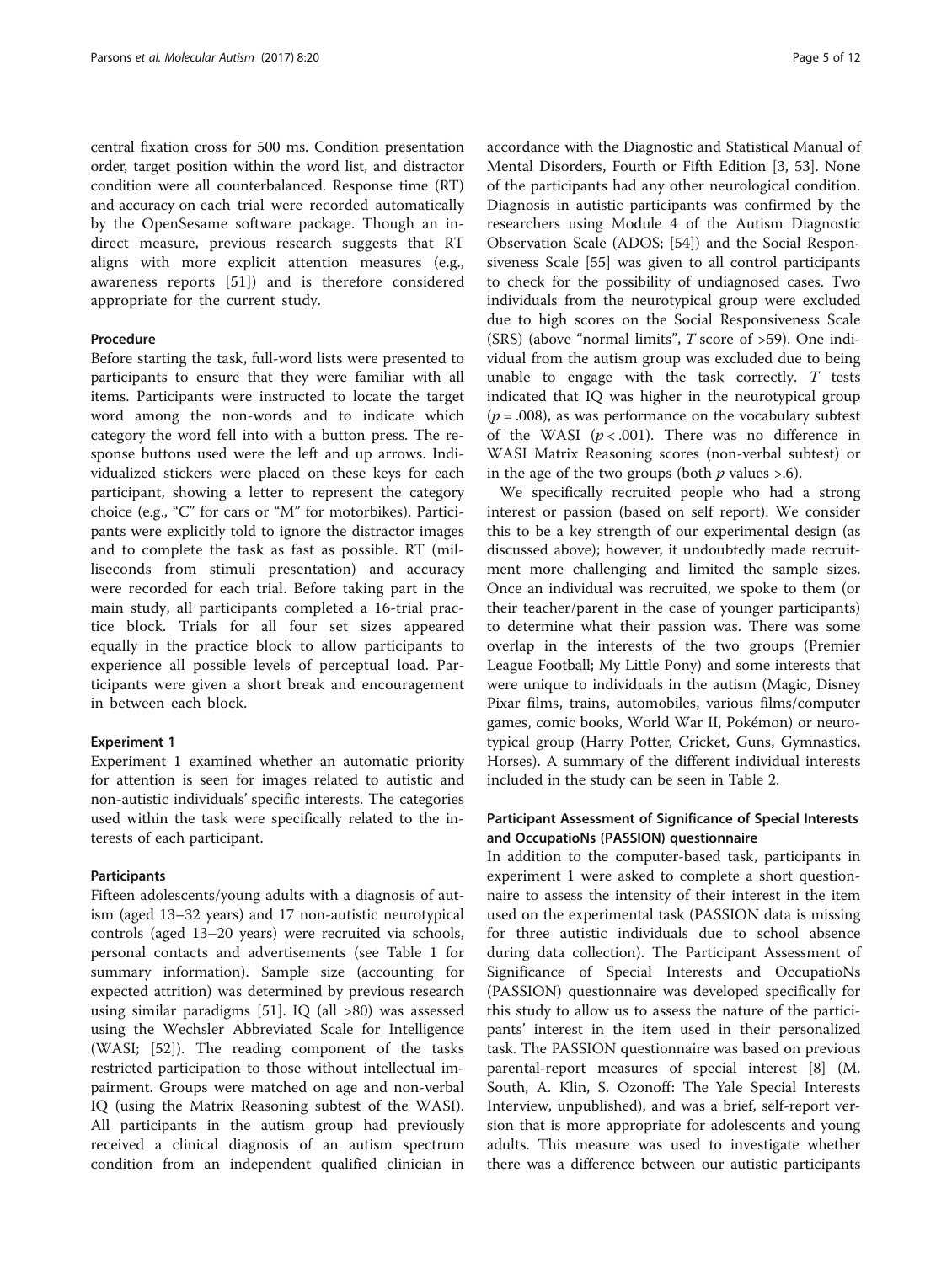|                                      |       | Age<br>(years:months) | WASI           |           |               |  |  |  |
|--------------------------------------|-------|-----------------------|----------------|-----------|---------------|--|--|--|
|                                      |       |                       | Vocabulary     | Matrix    | Full scale IC |  |  |  |
|                                      |       |                       | subtest        | reasoning | (2 subtests)  |  |  |  |
| Autism ( $n = 14$ , all males)       | Mean  | 19:04                 | 46             | 55        | 101           |  |  |  |
|                                      | (SD)  | (7:4)                 | $\overline{7}$ | 11        | 12            |  |  |  |
|                                      | Range | $13:0 - 32:6$         | $35 - 58$      | $36 - 80$ | $84 - 128$    |  |  |  |
| Neurotypical ( $n = 15$ , all males) | Mean  | 18:04                 | 64             | 56        | 118           |  |  |  |
|                                      | (SD)  | (2:3)                 | 5              | 9         | 10            |  |  |  |
|                                      | Range | 13:9-20:8             | $52 - 72$      | $37 - 68$ | 99-136        |  |  |  |

#### <span id="page-5-0"></span>Table 1 Descriptive statistics for each group in experiment 1

and neurotypical controls in the self-reported interest regarding the item in question. A systematic difference in the level of interest in the two groups (e.g., less strong interests in the neurotypical group) might have undermined the validity of the experimental task results. The 15-item questionnaire was designed to assess different key aspects of a passion/interest including level of importance to the individuals, whether the interest interferes with daily functioning, level of expertise in interest, duration of interest and whether the individual possessed any other interests. All items, except for one asking participants to list any other interests they possessed, were scored on a Likert scale (Full details of the questionnaire can be found in the "[Additional files](#page-10-0)" section (see Additional file [1](#page-10-0)).

Table 2 Summary of different interests

| Special interest/hobby  | Diagnostic group<br>(autism/neurotypical) |
|-------------------------|-------------------------------------------|
| Magic                   | Autism                                    |
| Disney Pixar films      | Autism                                    |
| Trains                  | Autism                                    |
| Automobiles             | Autism                                    |
| Horror films            | Autism                                    |
| PC games                | Autism                                    |
| Comic books             | Autism                                    |
| Super Smash Bros        | Autism                                    |
| World War II            | Autism                                    |
| Films                   | Autism                                    |
| Pokémon                 | Autism                                    |
| Harry Potter            | Neurotypical                              |
| Cricket                 | Neurotypical                              |
| Guns                    | Neurotypical                              |
| Gymnastics              | Neurotypical                              |
| Horses                  | Neurotypical                              |
| Premier League Football | Both groups                               |
| My Little Pony          | Both groups                               |

Scores for each subscale (importance, interference, expertise, duration of interest, number of other interests) were calculated for each participant (15 neurotypical, 11 autistic). For full questionnaire, see the "[Additional files](#page-10-0) section. Independent  $T$  tests showed no difference between the groups on any subscale (all  $p$  values >.39). On average, both groups indicated that the interest was very important, but they somewhat disagreed with the idea that the interest interfered with daily functioning (work, school, relationships, etc.). They felt that they knew a bit more than others who have the same interest, and their interests had generally lasted between 3 and 5 years. In both groups, the majority of participants had one or two additional important interests (see Table 3 for details).

## Results

#### Accuracy

Accuracy was high (>92%) for both groups (see Table [4\)](#page-6-0). Mean proportion correct values for each participant, for each condition, in both groups were submitted to a mixed-factor ANOVA. There was a main effect of congruency (*F* (1, 27) = 5.15,  $p = .032$ ,  $\eta_p^2$  = 0.16): the accuracy rates were higher for the congruent trials; no other main effect or interaction approached significance (all  $p$  values >.2).

## Reaction time

Median reaction time (RT) for correct trials in each condition was calculated for each participant (see Table 3).

| <b>Table 3</b> Average scores for each group on each subscale of the |  |  |  |  |  |
|----------------------------------------------------------------------|--|--|--|--|--|
| PASSION questionnaire (with SD in brackets)                          |  |  |  |  |  |

|                          | Autism      | Neurotypical | Significance (p) |
|--------------------------|-------------|--------------|------------------|
| Mean number of interests | 1.5(1.8)    | 1.6(1.6)     | 0.94             |
| Mean importance score    | 3.9(39)     | 4.2(.85)     | 0.37             |
| Mean interference score  | 2.2(1.1)    | 2.7(1.2)     | 0.35             |
| Mean expertise score     | $4.2$ (.65) | 4.4(40)      | 05               |

This is important, as it confirms that differences in the experimental task are not due to different levels of interest or expertise in the two groups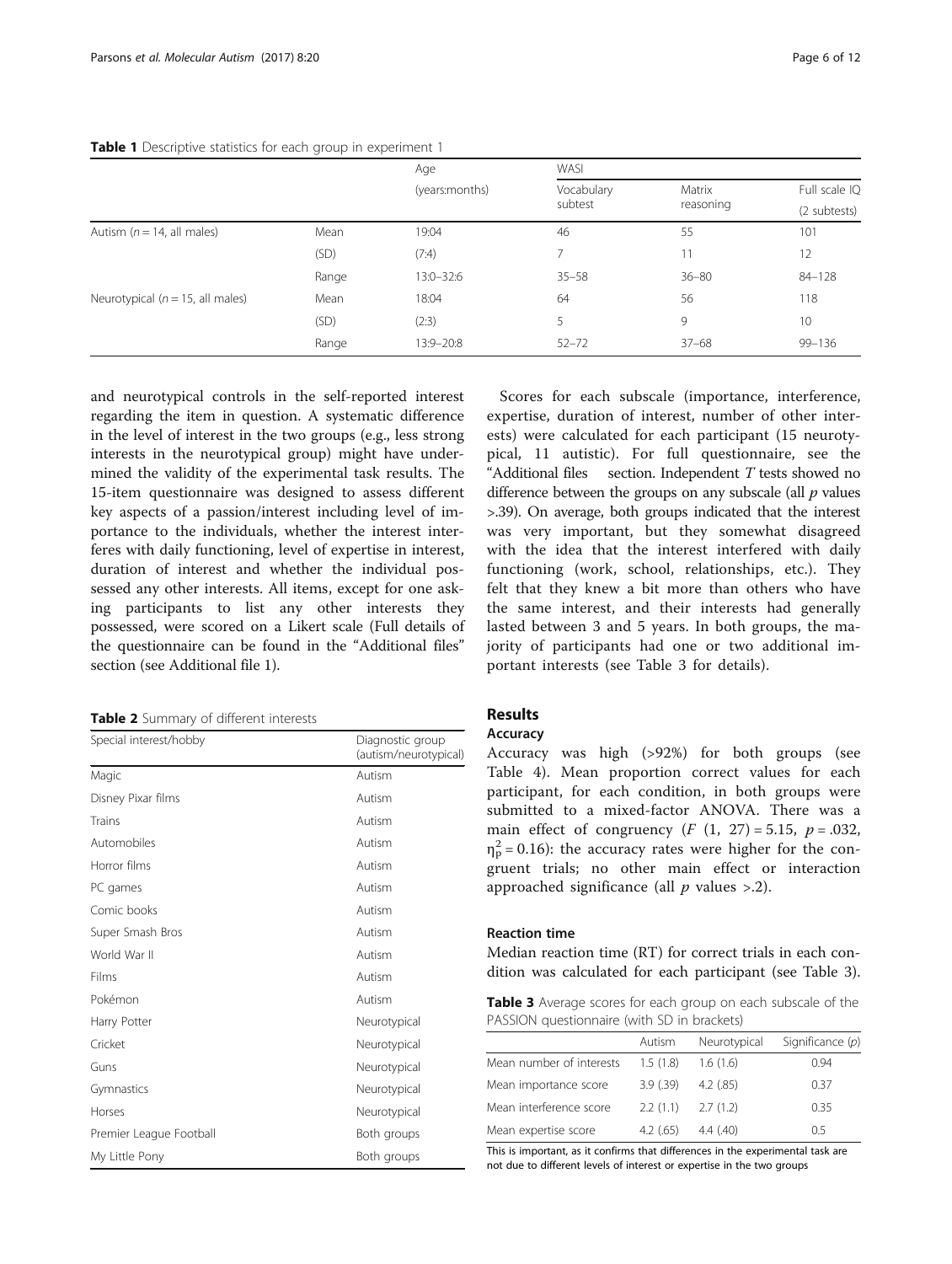|              |           | Set size 1 |         |       | Set size 2 |       | Set size 4 |       | Set size 6 |  |
|--------------|-----------|------------|---------|-------|------------|-------|------------|-------|------------|--|
|              |           | cong.      | incong. | cong. | incong.    | cong. | incong.    | cong. | incong.    |  |
| Autism       | <b>RT</b> | 745        | 788     | 896   | 894        | 1226  | 1162       | 1410  | 1395       |  |
|              | (SD)      | 195        | 206     | 256   | 250        | 329   | 270        | 311   | 354        |  |
|              | Accuracy  | 0.97       | 0.93    | 0.95  | 0.92       | 0.93  | 0.93       | 0.93  | 0.92       |  |
|              | (SD)      | 0.05       | 0.05    | 0.05  | 0.08       | 0.12  | 0.07       | 0.1   | 0.13       |  |
| Neurotypical | <b>RT</b> | 643        | 685     | 703   | 766        | 883   | 912        | 1068  | 1129       |  |
|              | (SD)      | 77         | 81      | 99    | 77         | 138   | 137        | 178   | 204        |  |
|              | Accuracy  | 0.96       | 0.95    | 0.97  | 0.95       | 0.96  | 0.93       | 0.98  | 0.96       |  |
|              | (SD)      | 0.04       | 0.06    | 0.02  | 0.05       | 0.07  | 0.06       | 0.03  | 0.06       |  |

<span id="page-6-0"></span>Table 4 Overall mean median RT (ms) and mean accuracy rates (proportion correct) and standard deviations (SD) for the two groups under congruent (cong.) and incongruent (incong.) distractor conditions at each set size in experiment 1

The median was used, rather than the mean, to avoid extreme values (which may result from momentary lapses in concentration) disproportionately influencing the average. A mixed ANOVA was performed using diagnosis group as a between-subject factor and both perceptual load (set-size) and distractor congruency as the within-subject factors.

There was a significant main effect of set size,  $(F(3,$ 81) = 207.3,  $p < .001$ ,  $\eta_p^2 = 0.89$ ), congruency (*F* (1, 27) = 6.91,  $p = .014$ ,  $\eta_p^2 = 0.20$ ), and diagnostic group (*F* (1, 27) = 8.85,  $p = .006$ ,  $\eta_p^2 = 0.25$ ). This reflects the fact that RT, increased as the perceptual load of the task increased, was slower for incongruent than congruent trials (966 and 947 ms respectively) and that the autistic participants were slower than the neurotypical controls (ASD:  $M = 1064$  ms; neurotypical:  $M = 848$  ms). There was a significant interaction between set size and group  $(F(3,$ 81) = 9.03,  $p < .001$ ,  $\eta_{\rm p}^2 = 0.25$ ), between congruency and group (*F* (1, 27) = 15.3,  $p = .001$ ,  $\eta_p^2 = 0.36$ ), and between set size and congruency (*F* (3, 81) = 3.06, *p* = .033,  $\eta_p^2$  = 0.10). Inspection of the means suggests that the latter reflects the fact that the congruency effect declined as set size increased.

To further investigate the significant group interactions, repeated measure ANOVA was carried out for each group separately. The control group showed a stable significant congruency effect (*F* (1, 14) = 84.5, *p*  $<$  0.01,  $\eta_{\rm p}^2$  = 0.86) that did not significantly reduce as the set size increased (no significant interaction,  $p = .49$ ). Contrarily, the autism group showed no overall main effect of congruency  $(p > .5)$  but a significant interaction between set-size and congruency  $(F(3, 39) = 3.32, p = .03,$  $\eta_{\rm p}^2$  = 0.20), i.e., there was a congruency effect at the lower set sizes, which declined as the load of the task increased (see Fig. 2). The absence of a congruency effect indicates that the distractor item is not being processed (i.e., a participant is not helped by a congruent picture or hindered by an incongruent one). As such, the significant interaction implies that the neurotypical individuals processed

the distractors related to their items of interest at all levels of load, whereas the autistic individuals only processed them at the lowest level of load.

As the groups differed in IQ, this was added as a covariate and a repeated measure ANCOVA was run. All significant main effects and interactions remained, except for the main effect of group. This was no longer significant F (1, 26) = 1.54,  $p = .226$ ,  $\eta_p^2 = 0.06$  and suggests that group differences in overall RT were due to the lower IQ in the autism group.

#### Experiment 2

The results from experiment 1 indicated that neurotypical individuals, but not autistic individuals, processed pictures of items related to their passions/interests at all levels of perceptual load. In order to confirm that the persistence of an interference effect in the control group was due to expertise, a second task using non-special interest objects was employed. This task, following that of Lavie and colleagues [[44\]](#page-11-0) used pictures and names of



RT) were calculated for each person by subtracting average congruent trial RT from the average incongruent RT and dividing by congruent RT. This gives a proportionate measure that accounts for individual differences in RT. Error bars indicate the standard error of the mean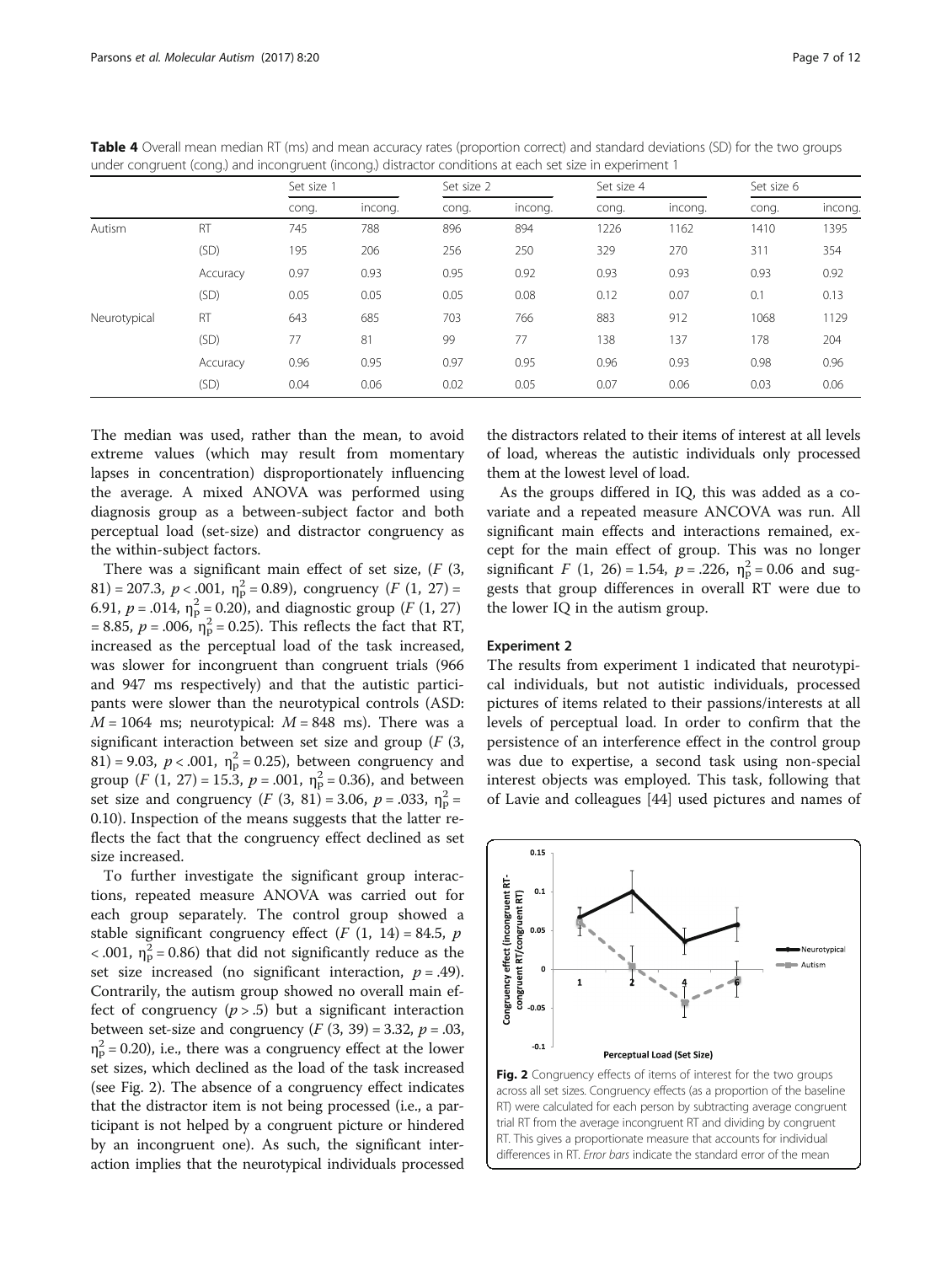musical instruments, and we ensured that there were no expert musicians in either group.

#### Participants

In total 14 participants with autism and 19 typically developing controls took part in the second experiment. Sample size was determined by previous research using similar paradigms [[51](#page-11-0)]. Nine of the autistic participants and five controls were re-recruited from the first experiment. In these cases, there was a gap of several weeks between testing sessions, to avoid practice effects. All other participants were recruited specifically for the study using the same recruitment methods as experiment 1.

Participants were aged between 14 and 32 years old and all had IQs (assessed using the WASI) in the typical range (>80). As before, diagnosis was confirmed using the ADOS and the SRS was issued to all controls. Age and performance IQ were matched between the two groups. Newly recruited participants were also quizzed on their personal interests to ensure that they did not possess a particularly strong interest in musical instruments. Four individuals from the neurotypical group were excluded due to high SRS levels (above normal limits, T score >59). Details of the remaining 30 participants can be seen in Table 5. T tests revealed that the groups differed on performance on the vocabulary subtest of the WASI ( $p = .001$ ) but were not significantly different on any other measure, including IQ (all  $p$  values >.1).

#### Results

### **Accuracy**

Mean proportion correct values for each group under each condition (set size and distractor congruency) were calculated (see Table [6](#page-8-0)). Mixed ANOVA revealed no significant main effects or interactions (all  $p$  values >.09). The accuracy rates were consistently high (between 86 and 92%) across all conditions for both autistic and nonautistic participants.

|  |  |  |  |  |  | Table 5 Descriptive statistics for each group in experiment 2 |  |
|--|--|--|--|--|--|---------------------------------------------------------------|--|
|--|--|--|--|--|--|---------------------------------------------------------------|--|

#### Reaction time

The same data reduction steps as used in experiment 1 were applied in the present experiment. Median RT for correct trials in each condition was recorded for each participant (as in many RT studies, the median was used rather than the mean, to avoid extreme values disproportionately influencing the average). A mixed ANOVA was performed using median RT with diagnosis group as the between subjects factor and set size and congruency as within-subject factors. There was a main effect of set size  $(F(3, 81) = 141.8, p < .001, \eta_{p}^{2} = 0.84)$  and congruency  $(F (1, 27) = 15.3, p = .001, \eta_p^2 = 0.36)$  but not of group  $(p > .4)$ . RT increased with set size (set size 1: 862 ms; set size 2: 979 ms; set size 4: 1210 ms; set size 6: 1448 ms) and participants were slower to respond to incongruent trials (congruent 1103 ms; incongruent 1147 ms), but there was no overall difference in RT between the autistic and non-autistic participants. There was a significant interaction between set size and congruency  $(F(3, 81))$ 4.0,  $p = .01$ ,  $\eta_p^2 = 0.13$ ), suggesting that the congruency effect decreased as the load of the task increased (see Fig. [3](#page-8-0)). No other interactions were significant (all  $p$  values  $>$  .2).

#### **Discussion**

Using selective attention tasks personalized for each participant's passions and interests, our results show that, for neurotypical individuals, interest and expertise appear to increase the salience of items related to these interests. Given that individuals with autism are widely reported to show patterns of intense interest in certain topics, we had expected them to show increased distraction by images relating to their circumscribed interest—even when performing tasks with high perceptual load. Surprisingly—and in contrast to our initial predictions—we did not see this pattern in the autism group; interest items and non-interest items were treated in the same way: processed at lower levels of load and ignored under higher levels of load. Given our earlier findings of lack of attentional priority for social images [[36](#page-11-0)], this pattern of results supports our second hypothesis

|                                      |       | Age            | WASI       |           |               |  |  |  |
|--------------------------------------|-------|----------------|------------|-----------|---------------|--|--|--|
|                                      |       | (years:months) | Vocabulary | Matrix    | Full scale IQ |  |  |  |
|                                      |       |                | subtest    | reasoning | (2 subtests)  |  |  |  |
| Autism ( $n = 14$ , all males)       | Mean  | 19:04          | 51         | 60        | 109           |  |  |  |
|                                      | (SD)  | (7:0)          | 8          | 12        | 12            |  |  |  |
|                                      | Range | 13:0-32:6      | $39 - 66$  | $46 - 80$ | 89-128        |  |  |  |
| Neurotypical ( $n = 15$ , all males) | Mean  | 17:04          | 63         | 56        | 117           |  |  |  |
|                                      | (SD)  | (2:4)          | 9          | 12        | 15            |  |  |  |
|                                      | Range | 13:0-20:9      | $46 - 80$  | $34 - 74$ | $90 - 147$    |  |  |  |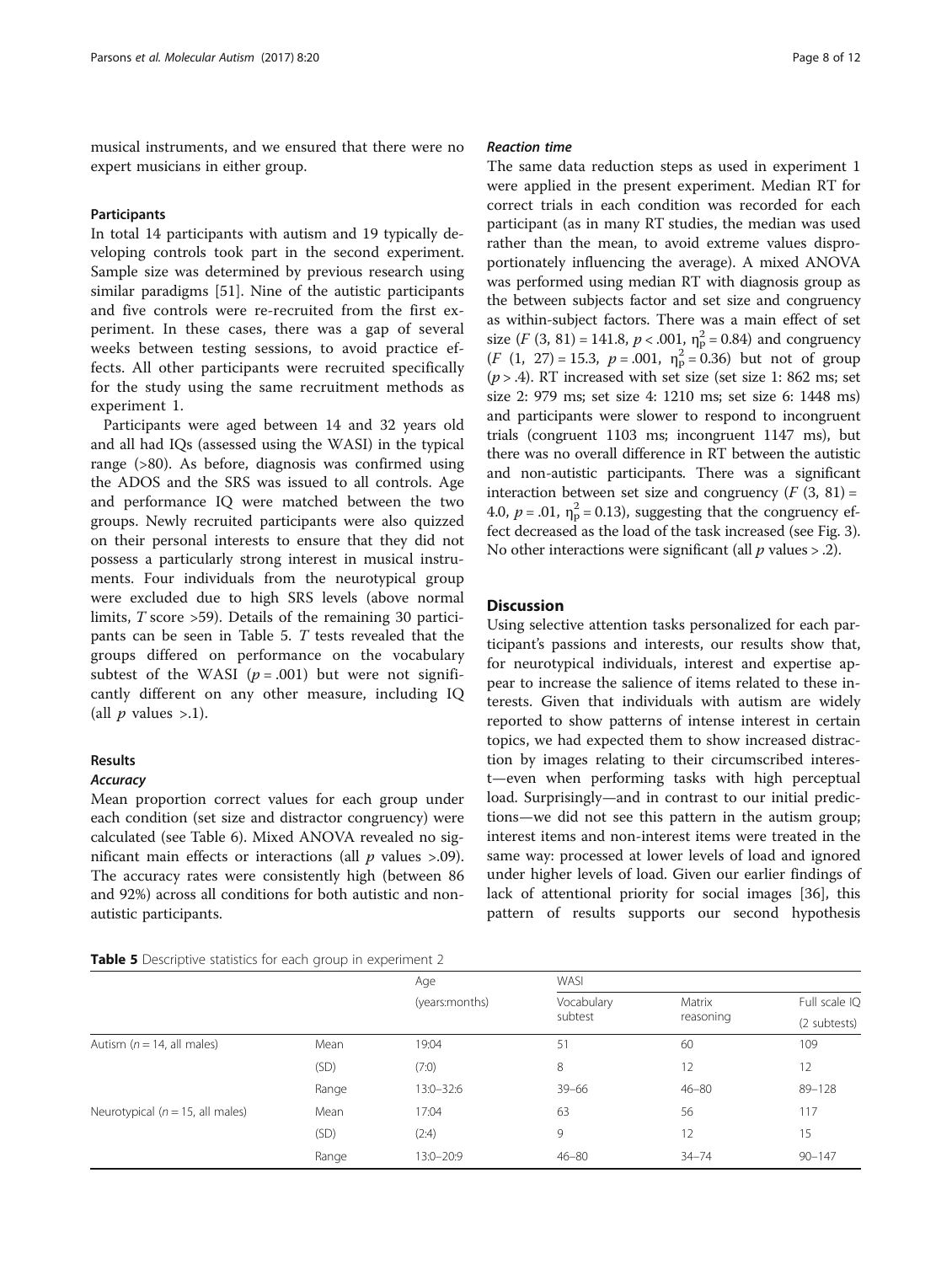|              |           | Set size 1 |         |       | Set size 2 |       | Set size 4 |       | Set size 6 |  |
|--------------|-----------|------------|---------|-------|------------|-------|------------|-------|------------|--|
|              |           | cong.      | incong. | cong. | incong.    | cong. | incong.    | cong. | incong.    |  |
| Autism       | <b>RT</b> | 808        | 923     | 965   | 1022       | 1231  | 1298       | 1509  | 1490       |  |
|              | (SD)      | 176        | 170     | 217   | 188        | 222   | 282        | 353   | 279        |  |
|              | Accuracy  | 0.92       | 0.86    | 0.92  | 0.91       | 0.91  | 0.91       | 0.9   | 0.86       |  |
|              | (SD)      | 0.08       | 0.1     | 0.08  | 0.07       | 0.11  | 0.08       | 0.1   | 0.15       |  |
| Neurotypical | <b>RT</b> | 815        | 905     | 939   | 989        | 1142  | 1167       | 1418  | 1377       |  |
|              | (SD)      | 224        | 302     | 217   | 261        | 315   | 260        | 317   | 280        |  |
|              | Accuracy  | 0.9        | 0.91    | 0.89  | 0.88       | 0.9   | 0.92       | 0.88  | 0.9        |  |
|              | (SD)      | 0.09       | 0.08    | 0.09  | 0.12       | 0.06  | 0.06       | 0.11  | 0.09       |  |

<span id="page-8-0"></span>Table 6 Overall mean median RT (ms) and mean accuracy rates (proportion correct) and standard deviations (SD) for the two groups under congruent (cong.) and incongruent (incong.) distractor conditions at each set size for Experiment 2

outlined above: that there is reduced/absent specialization to any class of stimuli in autism. The inclusion of a self-report measure of interest (PASSION) rules out the possibility that our unexpected result might be due to reduced intensity of interests in our specific group of individuals with autism. It is possible that the two groups had differing levels of insight and consequently accuracy, in their self reports. However, it is not clear how that would impact on the findings (i.e., would autistic people overestimate or underestimate the impact of their interests). It may be interesting in future research to include a parent-report version of the questionnaire. In the self-report version employed here, results showed there was little to differentiate the two groups in any of the subscales within the measure and that both groups reported high levels of interest and expertise. In addition, it should be noted that the current study only involved male participants. It has been shown that circumscribed interests differ in frequency (reduced in females, [[56, 57](#page-11-0)]) and content (random objects/toys rather than mechanical items, [\[58\]](#page-11-0)) and intensity between



RT) were calculated for each person by subtracting average congruent trial RT from the average incongruent RT and dividing by congruent RT. This gives a proportionate measure that accounts for individual differences in RT. Error bars indicate the standard error of the mean

males and female and therefore the findings presented here may not reflect the entire autistic population. Subsequent studies with females (autistic and non-autistic) will be important to further explore this area.

This aside, our findings are surprising given that much of the previous literature has found autistic individuals show disproportionate attention to "high autism interest" items, compared to neutral items (e.g., [\[47](#page-11-0)–[49\]](#page-11-0) as discussed in our introduction above). However, our methods were different from those used in previous studies, allowing us to measure a distinct aspect of attention to items of interest. First, our use of a control group comprised of neurotypical individuals with passions and interests allowed us to examine the qualitative differences between circumscribed interests in autism and typical passions—rather than revealing group differences that may be an artifact of differing prevalence of interests across the two populations. Second, in the current study, we used a selective attention task with competing distractors, rather than a free-viewing paradigm. We were therefore able to demonstrate that the processing of images related to interests and expertise is not automatic and mandatory for autistic people, whereas it is for neurotypical individuals. These findings do not necessarily contradict previous findings but build on them: indicating that despite high levels of interest on passive tasks, this is not accompanied by an increase in salience which would lead to automatic priority for attention, even when items of interest compete with the primary task.

Though unexpected, these findings have interesting implications. For example, they are consistent with the body of research that suggests individuals with autism show atypical patterns of neural specialization. Studies have shown that autistic individuals—unlike neurotypical individuals—fail to show activation in the fusiform gyrus during face perception [\[59](#page-11-0), [60](#page-11-0)], with the patterns of activation more closely resembling the activity observed during feature-based object recognition in the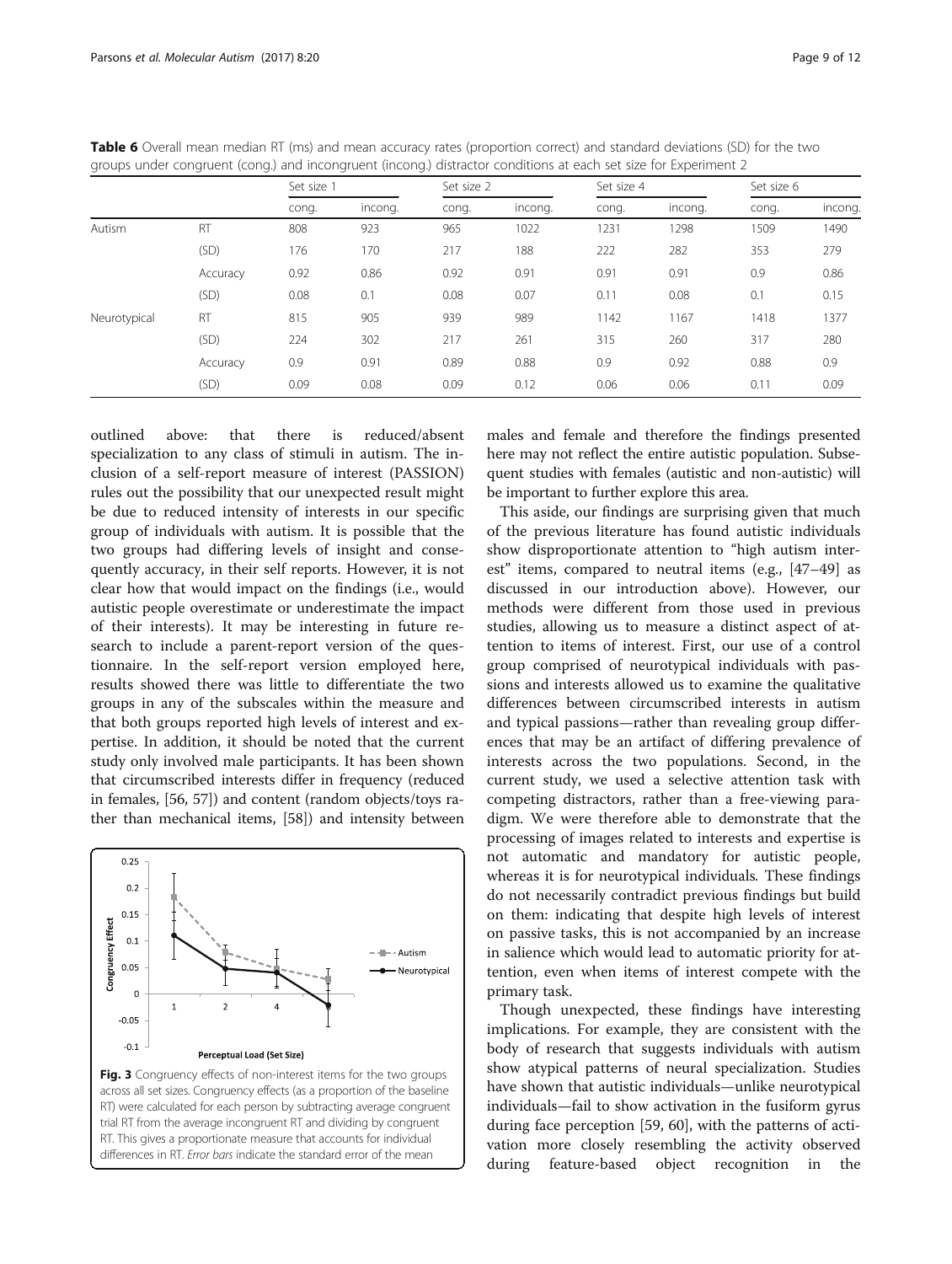neurotypical population [[59\]](#page-11-0). Altered, reduced, or absent neural specialization for their interests may underlie the lack of automatic attentional priority observed in the present behavioral study.

Secondly, our findings may reflect an altered balance between top-down and bottom-up attentional influences in autism. The Enhanced Perceptual Functioning account of autism suggests that many diagnostic features of autism are due to an increased influence of bottomup signals on attention relative to that of top-down factors [[61\]](#page-11-0). Indeed, the authors go as far as to suggest that top-down influences are mandatory in neurotypical individuals but optional in autism. Evidence from imaging studies suggests that an increased reliance on bottom-up processes might be responsible for the increased performance found on cognitive tasks such as the block design [[62](#page-11-0)]. This reliance on bottom-up processes is thought to be promoted by a reduction in top-down influences [[63\]](#page-11-0).

The possibility of a reduction in top-down modulation of attention has been proposed in autism as a cause of some of the difficulties social and non-social symptoms observed in the condition such as abnormal social gaze [[64\]](#page-11-0) and reduced susceptibility to visual illusions. Eyetracking data obtained by Neumann and colleague (2006) indicates that the increased tendency to focus on the mouth rather than the eyes found in autism occurs despite a lack of group differences in bottom-up attention, suggesting that reduced top-down influences on eye movement are responsible for atypical face processing. This diminished influence of top-down factors is also thought to manifest as some of the non-social aspects of ASD, such as reports of reduced susceptibility to visual illusions in autism [[65](#page-11-0), [66\]](#page-11-0). Further support for this theory comes from reports of abnormal influence of categorical knowledge in during a discrimination task, showing that categorical concepts, while still being accessible, exert less of a top-down effect on perception in individuals with autism [[67](#page-11-0)]. These results are analogous with our findings that suggest that circumscribed interests are maintained but do not lead to a top-down influence on attention.

Our results are also in line with recent Bayesian explanations of visual perception in autism, suggesting that a relative bias toward incoming sensory information over prior perceptual experience results in the differences in visual processing reported in the autism literature [\[68](#page-11-0)]. In neurotypical individuals, a reduced neural response to repeated, and thus more predictable, stimuli is seen [[69, 70](#page-11-0)]. However, reduced adaptation has been reported in autism during both face perception [\[71](#page-11-0)] and gaze detection [\[71](#page-11-0), [72](#page-11-0)]. Support for this in nonsocial domains comes from recent findings of reduced repetition suppression being associated with higher levels of autistic traits [[73\]](#page-11-0). Repetition suppression refers to the reduction in the neural response to stimuli when participants are repeatedly exposed to them [[74\]](#page-11-0). Ewbank's finding indicates that repeated experience to stimuli, as is found in circumscribed interests, has an attenuated effect on the neural responses to these familiar stimuli and provides further evidence for reduced top-down influences on attention in autism. This result has also been linked to some of the clinical symptoms of the condition, such as repetitive behaviors and insistence on sameness [[73](#page-11-0)]. Similarly, it could be these difficulties in the brain's ability to adapt or habituate to repeated actions or items related to circumscribed interests that lead to such fixations on particular interests. Indeed, it is worth noting that the existence of such a reduction in neural response to repeated stimuli is in line with both reports of increased occurrence of intense circumscribed interests in autism and our present findings that suggest possible reduced neural specialization to stimuli. Therefore, although on first sight counterintuitive, the results we report seem to support a body of the current research and are in keeping with many of the prominent perceptual theories of autism.

It is also important to consider what the practical implications might be of having strong passions that do not appear to change the salience of items related to this interest. Perhaps it results in individuals having to work harder for the same level of reward. For example, in neurotypical attention, items related to interests would capture attention automatically, breaking into awareness as the top-down attention system prioritizes it over other competing items. The reward is gained without the individual needing to actively search for such items. If this top-down system was attenuated or absent then individuals would have to dedicate more effort to interact with items of circumscribed interest for the same reward. This could manifest as the intense levels of interest and an unwillingness to divert from restricted topics that are both characteristic of autistic circumscribed interests. While a full discussion of motivation and cognitive control is beyond the scope of the current paper, this suggestion of a more active dedication of attentional resources to items of interest may resonate with the recent finding that motivational responses in autistic individuals are greater in response to generic "high autism interest" items [\[75\]](#page-11-0) which in turn leads to less effortful cognitive control in the presence of such items [[76\]](#page-11-0)). Further research on a neural level is clearly warranted in order to explore these suggestions; however, for now our behavioral demonstration that autistic circumscribed interests are not accompanied by an increase in attentional salience, offer potential insights into the unique cognitive profile of the condition.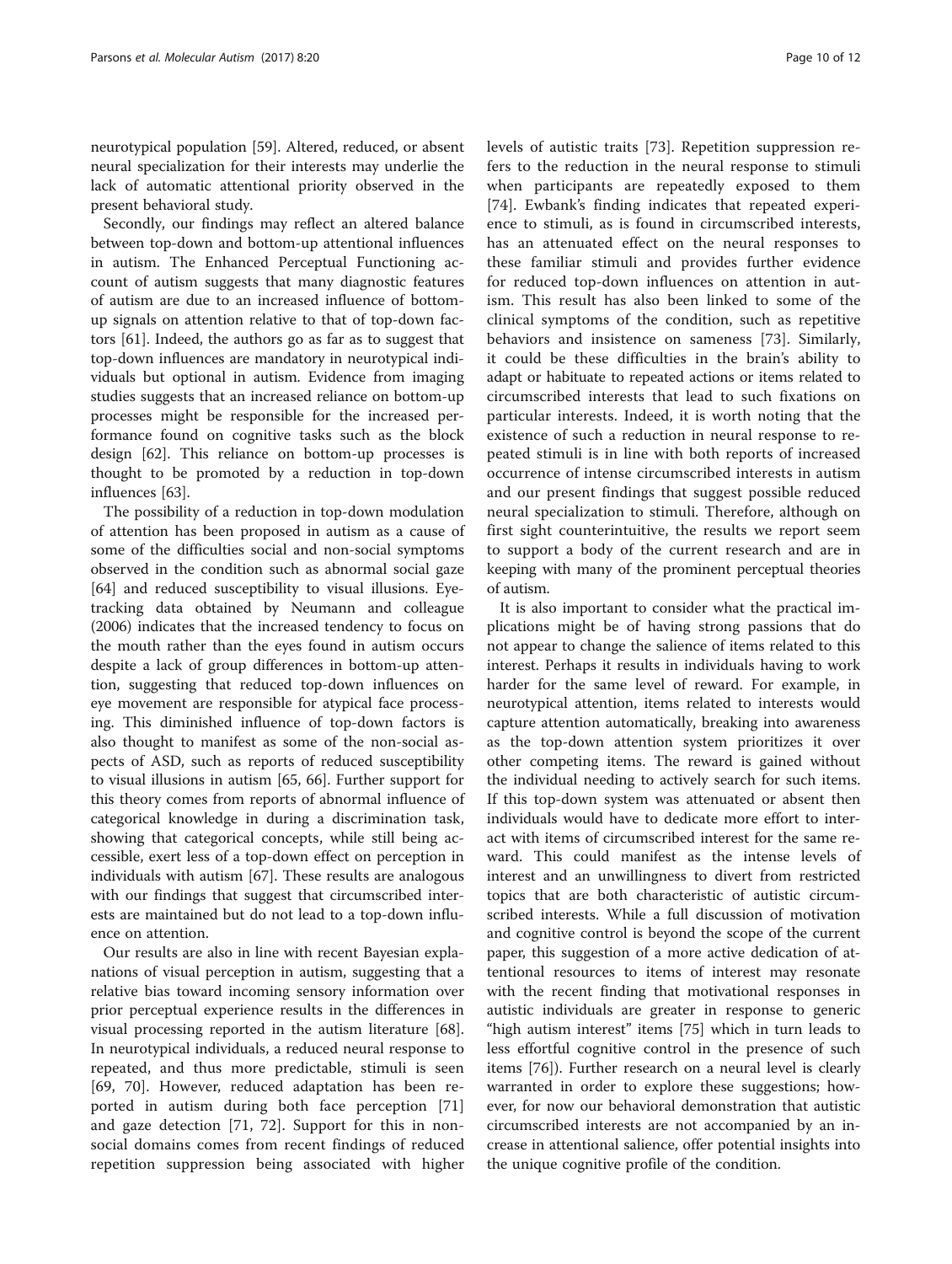## <span id="page-10-0"></span>Conclusions

Overall, our results indicate that while attentional processing in neurotypical individuals is strongly influenced by prior experiences related to their interests, autistic individuals do not show this effect. This is despite the fact that they hold similarly intense interests to the neurotypical individuals tested. We have summarized possible cognitive mechanisms that could explain the disparity observed here. Indeed, taken alongside the literature on the lack of attentional salience for faces in autism, these results may provide preliminary support for atypical neural specialization in autistic individuals.

## Additional files

[Additional file 1:](dx.doi.org/10.1186/s13229-017-0132-1) Example of PASSION questionnaire. (DOCX 17 kb)

[Additional file 2:](dx.doi.org/10.1186/s13229-017-0132-1) Raw data from experiment 1.

[Additional file 3:](dx.doi.org/10.1186/s13229-017-0132-1) Raw data from experiment 2.

[Additional file 4:](dx.doi.org/10.1186/s13229-017-0132-1) Raw data from the PASSION questionnaire.

#### Abbreviations

ADOS: Autism Diagnostic Observation Scale; ASD: Autism Spectrum Disorder; FG: Fusiform gyrus; PASSION: Participant Assessment of Significance of Special Interests and OccupatioNs; RRB: Repetitive behavior, interests, or activities; RT: Response time; SRS: Social Responsiveness Scale; WASI: Wechsler Abbreviated Scale for Intelligence

#### Acknowledgements

We would like to thank all those who took part in the study.

#### Funding

This research was supported by a British Academy/Leverhulme grant to AR and APB.

#### Availability of data and materials

The dataset supporting the conclusions of this article is included within the article and its additional files as follows:

Additional file 2.csv Raw data from experiment 1.

Additional file 3.csv Raw data from experiment 2.

Additional file 4.csv Raw data from the PASSION questionnaire.

### Authors' contributions

AR and APB developed the study concept. All authors contributed to study design. Tasks were created by OEP. AR performed the data analysis. Testing and data collection were carried out by OEP and AR. OEP drafted the manuscript, and AR and APB provided critical revisions. All authors approved the final version of the manuscript for submission.

#### Competing interests

The authors declare that they have no competing interests.

#### Consent for publication

Not applicable.

#### Ethics approval and consent to participate

Written consent was obtained from participants and all procedures were carried out in accordance with the British Psychological Society code of ethics and were approved by the UCL Institute of Education Ethics Committee.

#### Publisher's Note

Springer Nature remains neutral with regard to jurisdictional claims in published maps and institutional affiliations.

#### Author details

<sup>1</sup> Autism Research Centre, Department of Psychiatry, University of Cambridge, Cambridgeshire, UK. <sup>2</sup>School of Psychology, University of East Anglia, Norwich, UK.<sup>3</sup> Centre for Research in Autism and Education, UCL Institute of Education, University College London, 55-59 Gordon Square, London WC1H 0NU, UK.

#### Received: 18 July 2016 Accepted: 14 March 2017 Published online: 12 April 2017

#### References

- 1. Baird G, Simonoff E, Pickles A, Chandler S, Loucas T, Meldrum D, et al. Prevalence of disorders of the autism spectrum in a population cohort of children in South Thames: the Special Needs and Autism Project (SNAP). Lancet. 2006;368:210–5.
- 2. Brugha TS, McManus S, Bankart J, Scott F, Purdon S, Smith J, et al. Epidemiology of autism spectrum disorders in adults in the community in England. Arch Gen Psychiatry. 2011;68:459–65.
- 3. American Psychiatric A. Diagnostic and statistical manual of mental disorders: DSM-5. Washington, D.C.: American Psychiatric Association; 2013.
- 4. Lidstone J, Uljarevic M, Sullivan J, Leekam S. Relations among restricted and repetitive behaviors, anxiety and sensory features in children with autism spectrum disorders. Research in Autism Spectrum Disorders. 2014;8:82–92.
- 5. Baron-Cohen S, Ashwin E, Ashwin C, Tavassoli T, Chakrabarti B. Talent in autism: hyper-systemizing, hyper-attention to detail and sensory hypersensitivity. Philos Trans R Soc Lond B Biol Sci. 2009;364:1377–83.
- 6. Happe F, Vital P. What aspects of autism predispose to talent? Philos Trans R Soc Lond B Biol Sci. 2009;364:1369–75.
- 7. Happe F, Frith U. Autism and talent. Oxford, UK: Oxford University Press; 2010.
- Turner-Brown LM, Lam KS, Holtzclaw TN, Dichter GS, Bodfish JW. Phenomenology and measurement of circumscribed interests in autism spectrum disorders. Autism. 2011;15:437–56.
- 9. Baron-Cohen S, Wheelwright S. 'Obsessions' in children with autism or Asperger syndrome. Content analysis in terms of core domains of cognition. Br J Psychiatry. 1999;175:484–90.
- 10. South M, Ozonoff S, McMahon WM. Repetitive behavior profiles in Asperger syndrome and high-functioning autism. J Autism Dev Disord. 2005;35:145–58.
- 11. Klin A, Danovitch JH, Merz AB, Volkmar F. Circumscribed interests in higher functioning individuals with autism spectrum disorders: an exploratory study. Research and Practice for Persons with Severe Disabilities. 2007;32:89–100.
- 12. Charlop-Christy MH, Haymes LK. Using objects of obsession as token reinforcers for children with autism. J Autism Dev Disord. 1998;28:189–98.
- 13. Keeling K, Smith Myles B, Gagnon E, Simpson RL. Using the power card strategy to teach sportsmanship skills to a child with autism. Focus on Autism and Other Developmental Disabilities. 2001;18:105–11.
- 14. Boyd BA, Conroy MA, Mancil GR, Nakao T, Alter PJ. Effects of circumscribed interests on the social behaviors of children with autism spectrum disorders. J Autism Dev Disord. 2007;37:1550–61.
- 15. Baker MJ, Koegel R, Kern Koegel L. Teaching children with autism spectrum disorder with restricted interests: a review of evidence for best practice. Rev Educ Res. 1998;86:408–30.
- 16. Sze K, Wood JJ. Cognitive behavioral treatment of comorbid anxiety disorders and social difficulties in children with high-functioning autism: a case report. J Contemp Psychother. 2007;37:133–43.
- 17. Wood JJ, Drahota A, Sze K, Har K, Chiu A, Langer DA. Cognitive behavioral therapy for anxiety in children with autism spectrum disorders: a randomized, controlled trial. J Child Psychol Psychiatry. 2009;50:224–34.
- 18. Attwood T. Asperger's syndrome: a guide for parents and professionals, 1st ed. London: Jessica-Kingsley Publishers Ltd.; 1998.
- 19. Attwood A. Understanding and managing circumscribed interests. In: Prior M, editor. Learning and behavior problems in Asperger syndrome. New York: Guilford Press; 2003. p. 126–47.
- 20. Mercier C, Mottron L, Belleville S. A psychosocial study on restricted interests in high-functioning persons with pervasive developmental disorders. Autism. 2000;4:406–25.
- 21. Gazzaley A, Nobre AC. Top-down modulation: bridging selective attention and working memory. Trends Cogn Sci. 2012;16:129–35.
- 22. Wolfe JM, Butcher SJ, Lee C, Hyle M. Changing your mind: on the contributions of top-down and bottom-up guidance in visual search for feature singletons. J Exp Psychol Hum Percept Perform. 2003;29:483–502.